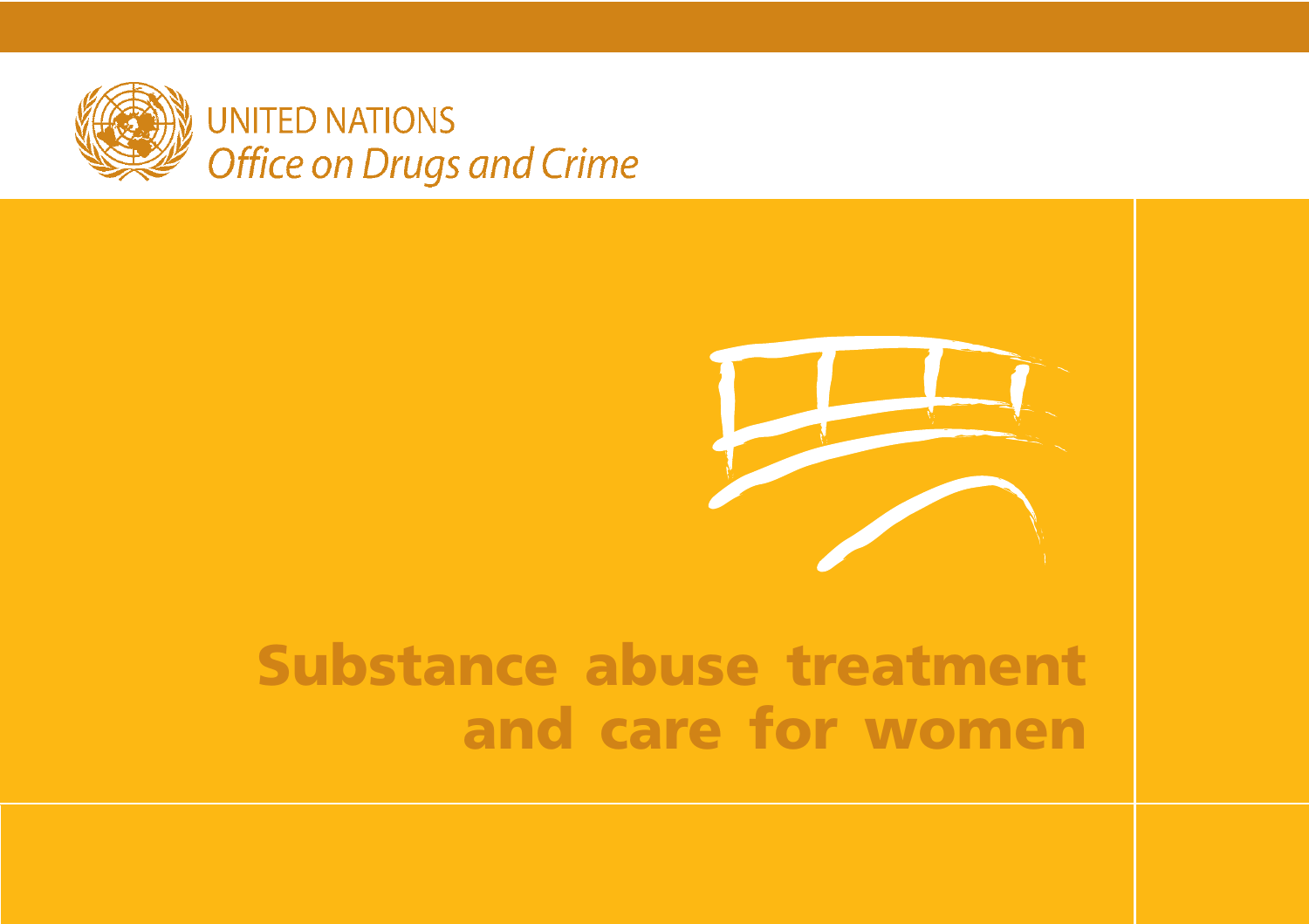**Fewer women than men access treatment services.** This can reflect that, in general, more men than women use drugs or that women face more barriers in their access to treatment than do men.

People using drugs face much social, personal and cultural stigmatization. For female drug users, the guilt and shame associated with drug use is often also added to the stigma. Additionally, in comparison to men, women seeking treatment seem to be younger, with fewer resources, have dependent children and often live with a drug using partner. They are more likely to have experienced trauma and have higher rates of concurrent psychiatric problems. All of these factors make it even more difficult for women to access and stay in treatment.

The above points indicate the need to develop specific drug treatment services for women to address their special requirements. Some studies on treatment entry and completion have found that women are less likely than men to enter and complete treatment programmes. However, although research has not found gender differences in treatment outcomes, recent research studies have found improved outcomes for women participating in programmes specifically designed to meet their needs. The UNODC publication *Substance Abuse Treatment and Care for Women: Case Studies and Lessons Learned* can be referred to as a resource of examples of treatment services designed for women in different regions of the world.

It is also important to note that women are usually the main care providers in the family. Therefore, investing in drug treatment for women not only benefits the women themselves but also their families and communities, as a whole.

*Why establish treatment services for women?*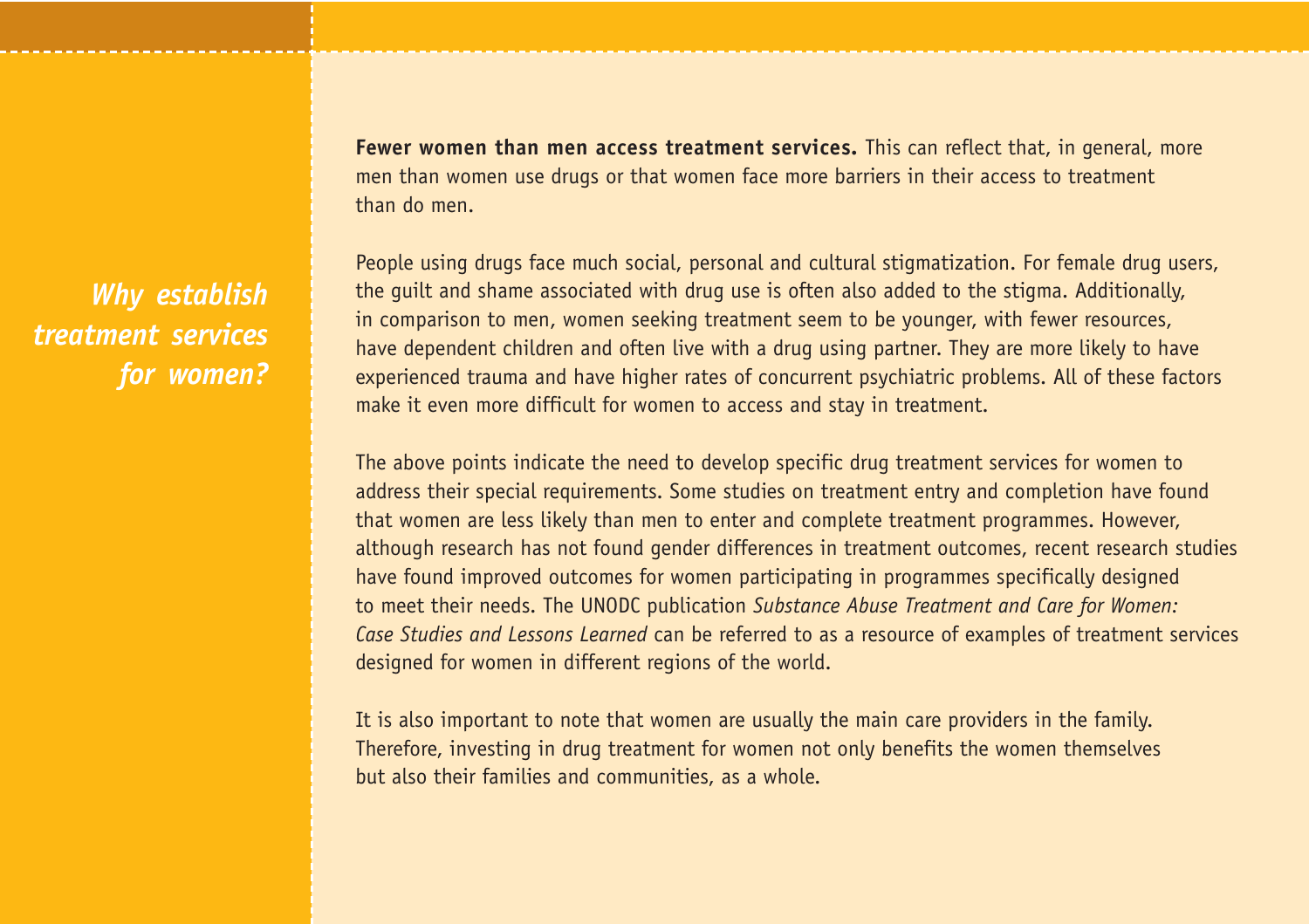*What factors should be considered when developing gender responsive services?* There are a multitude of factors that could play a crucial role in the establishment and successful operation of treatment services for women. The following interventions could be considered depending on the availability of both human and financial resources and their feasibility and relevance to cultural settings:

- **lands Development of a comprehensive programme** that is non-judgemental, non-punitive and includes motivational enhancement. Attention to relationships, trauma and concurrent disorders is essential for successful service provision. Incorporation of these services into the primary health and social care network will also help reduce stigma and increase access for women using drugs.
- **lange National and local authorities** can play a crucial role in facilitating treatment services for women by keeping their needs in mind when planning services and allocating adequate funding. They can also promote the development of gender-specific guidelines and trainings for care providers and practitioners.
- **l Involvement of the family and the community** enhances the provision of essential personal and social support to the client. It can also reduce the stigmatization surrounding drug use and related problems and consequences.
- **lands Employment, training and supervision of staff** is of vital importance. Training for staff should be provided on a variety of issues including understanding the specific needs of women, motivational approaches, problem assessment and referral to other linked services. Employing staff with backgrounds similar to the population of women being served is also a consideration.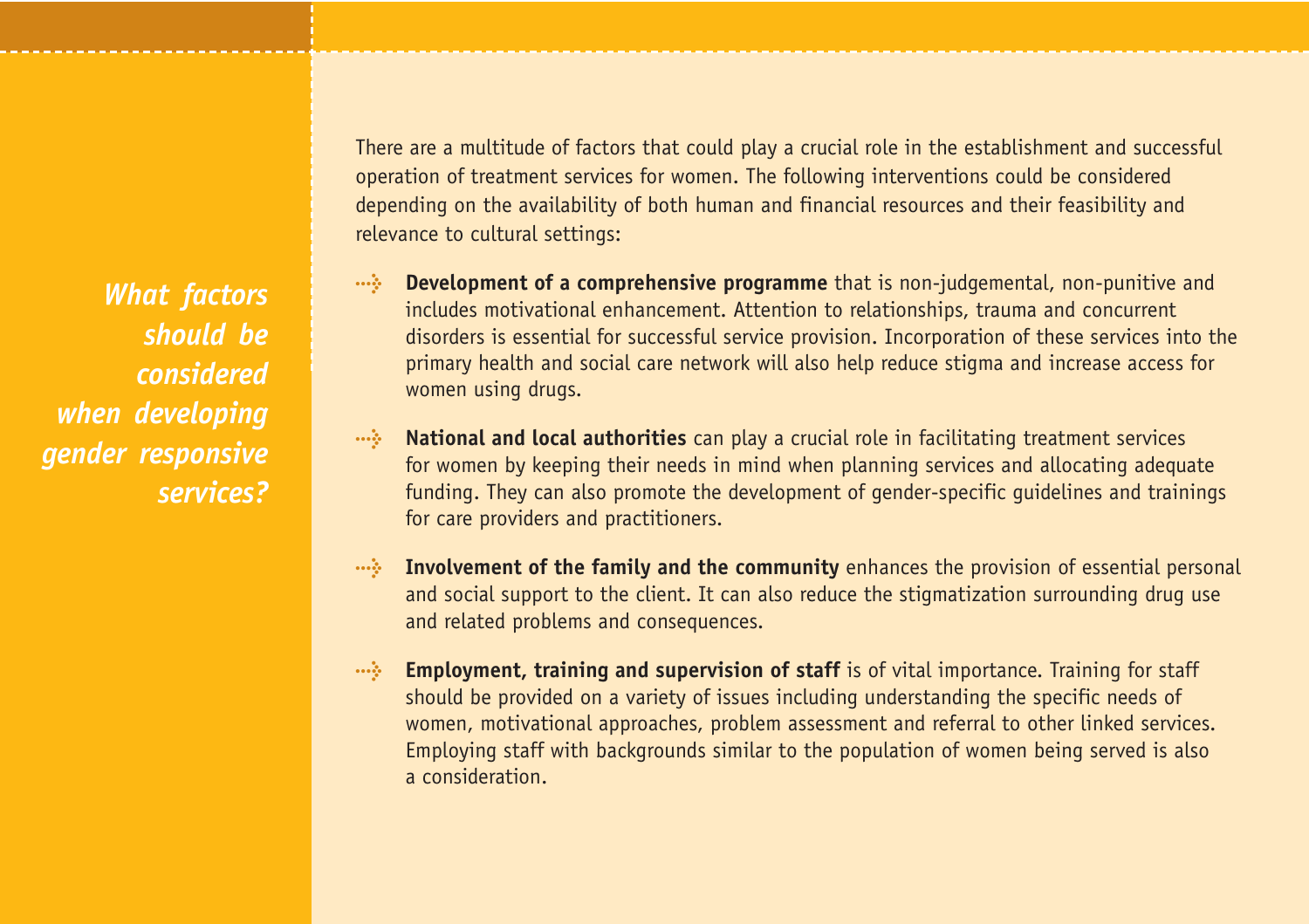- **l Outreach** is an important mechanism for reaching women who cannot easily access mainstream services. This can occur in women's homes, on the street, or in any location where women gather. Establishment of **telephone hotline services** can provide more access to information, counseling and referral to appropriate services for women.
- **l Low threshold services** work well with a highly vulnerable group of clients such as injecting drug users at risk of HIV and other blood-borne diseases and those involved in the sex trade. It is important to provide an HIV prevention package including information, counselling and various protective measures.
- **l Development of a network of referral services** can provide early detection and referral of drug using clients to treatment centres and provision of the essential related support services. These services include **child welfare, obstetric/gynaecological, prenatal care** and **mental health services**. Women generally have fewer resources and support than men and need assistance to develop self-sufficiency, a social support system and to acquire safe housing. Therefore, it is important to facilitate social support resources such as **vocational training, employment and housing**.
- **l Provision of community-based services** is cost-effective, less intrusive and accommodates women who have difficulties in entering residential services.
- **l Establishment of a safe environment** that is easily accessible, friendly, with free or affordable costs, childcare facilities and flexible opening hours can enhance the initiation of drug-using women into treatment and postively affect treatment outcomes. The provision of women-only spaces or hours could also be considered.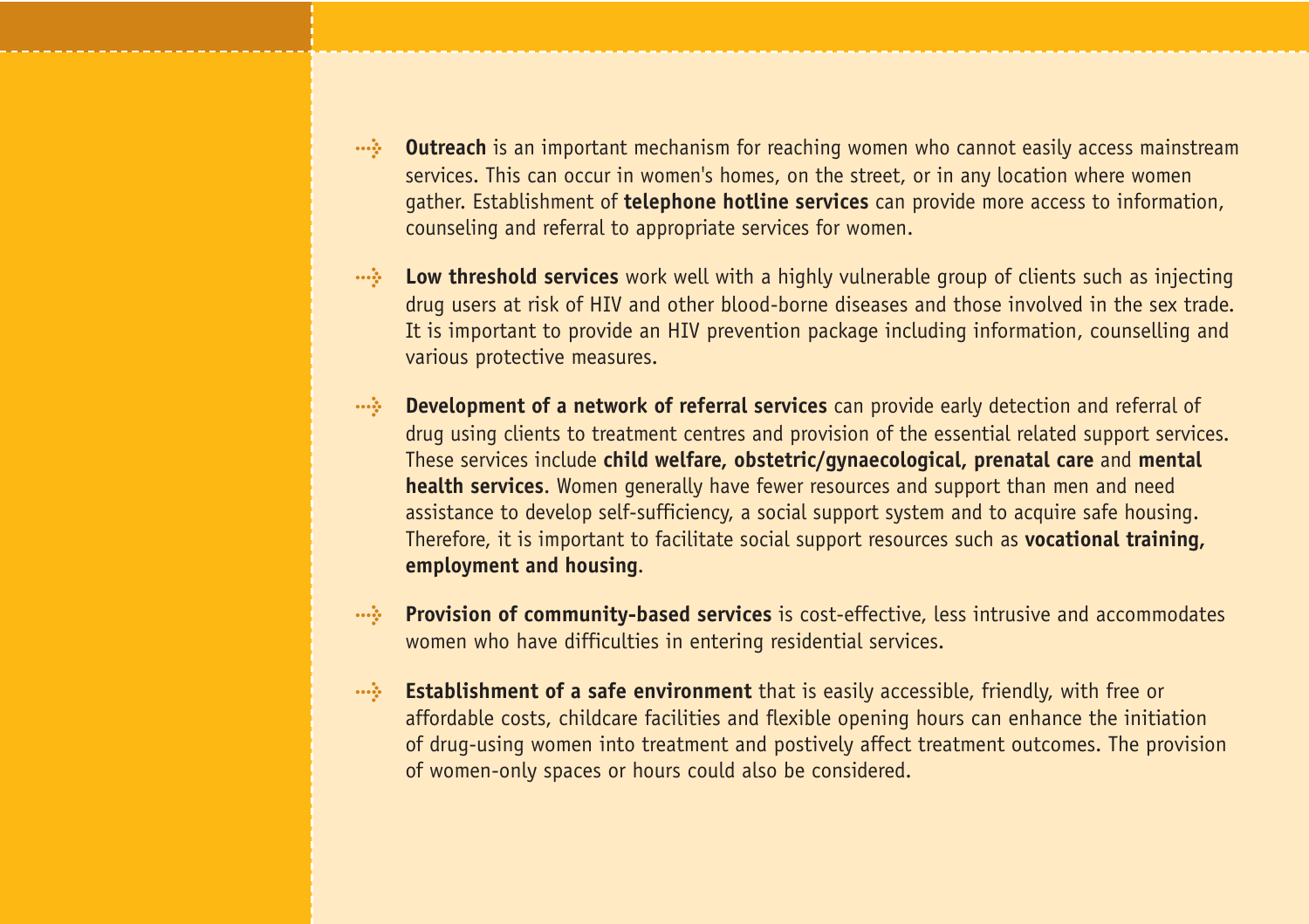*What factors should be considered when developing gender responsive services?*

*(cont.)*

- **l Provision of facilities and care for pregnant and parenting women** that is multidisciplinary, comprehensive and coordinated contributes to improved retention and outcomes for mothers and newborns.
- **lange Provision of opioid substitution treatment**, particularly methadone, is very effective in reducing illicit substance use and its related consequences. It is essential that this is provided in the context of other components of comprehensive care, i.e., psychosocial support. Pregnant women should be given priority access to opioid substitution treatment.
- **lands Incorporating programme monitoring, evaluation and research activities** provides a better understanding of women with substance use problems as well as the effective interventions. These activities not only demonstrate the impact of treatment services but provide important evidence and documentation for continuation of programme funding and support.